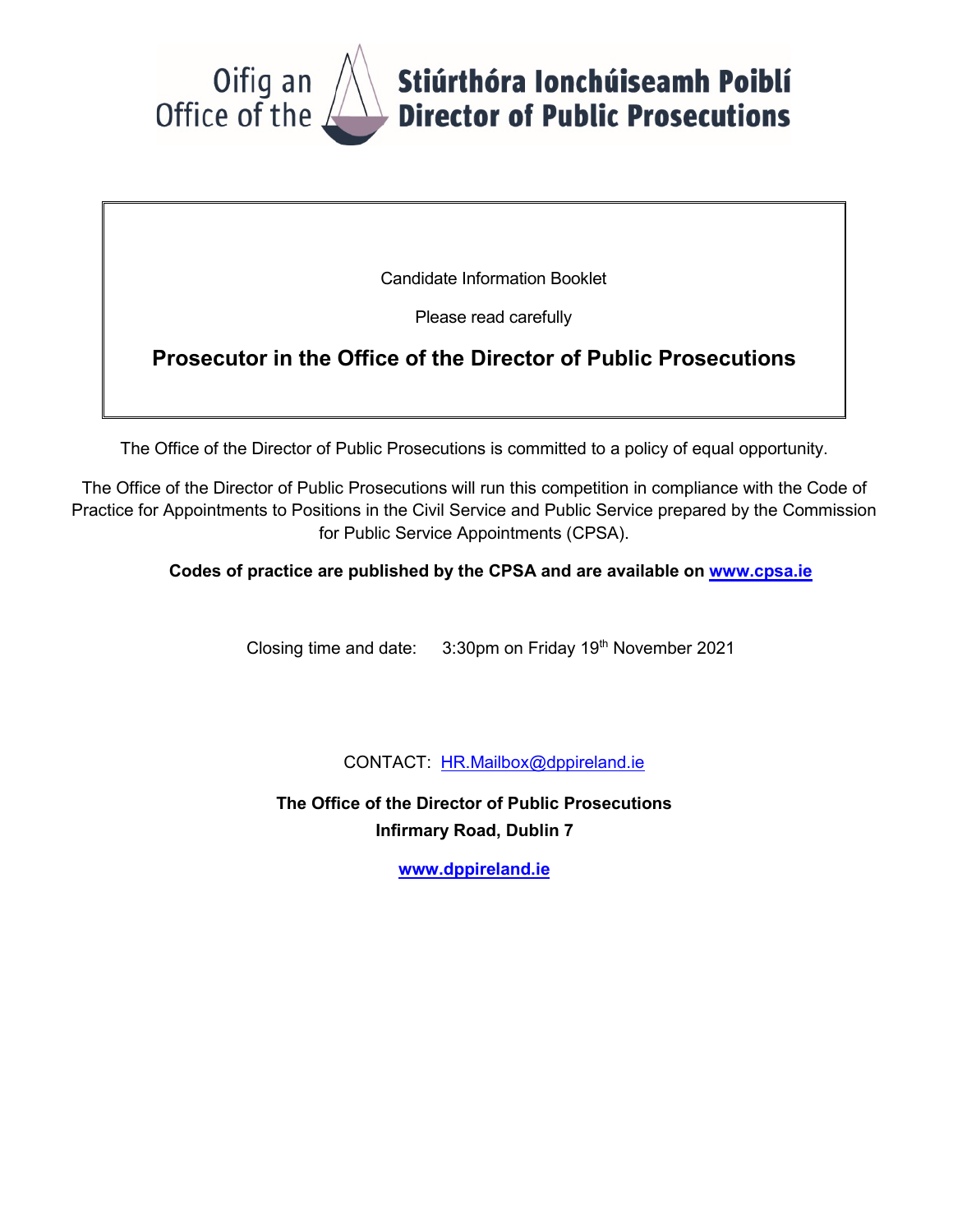# **TABLE OF CONTENTS**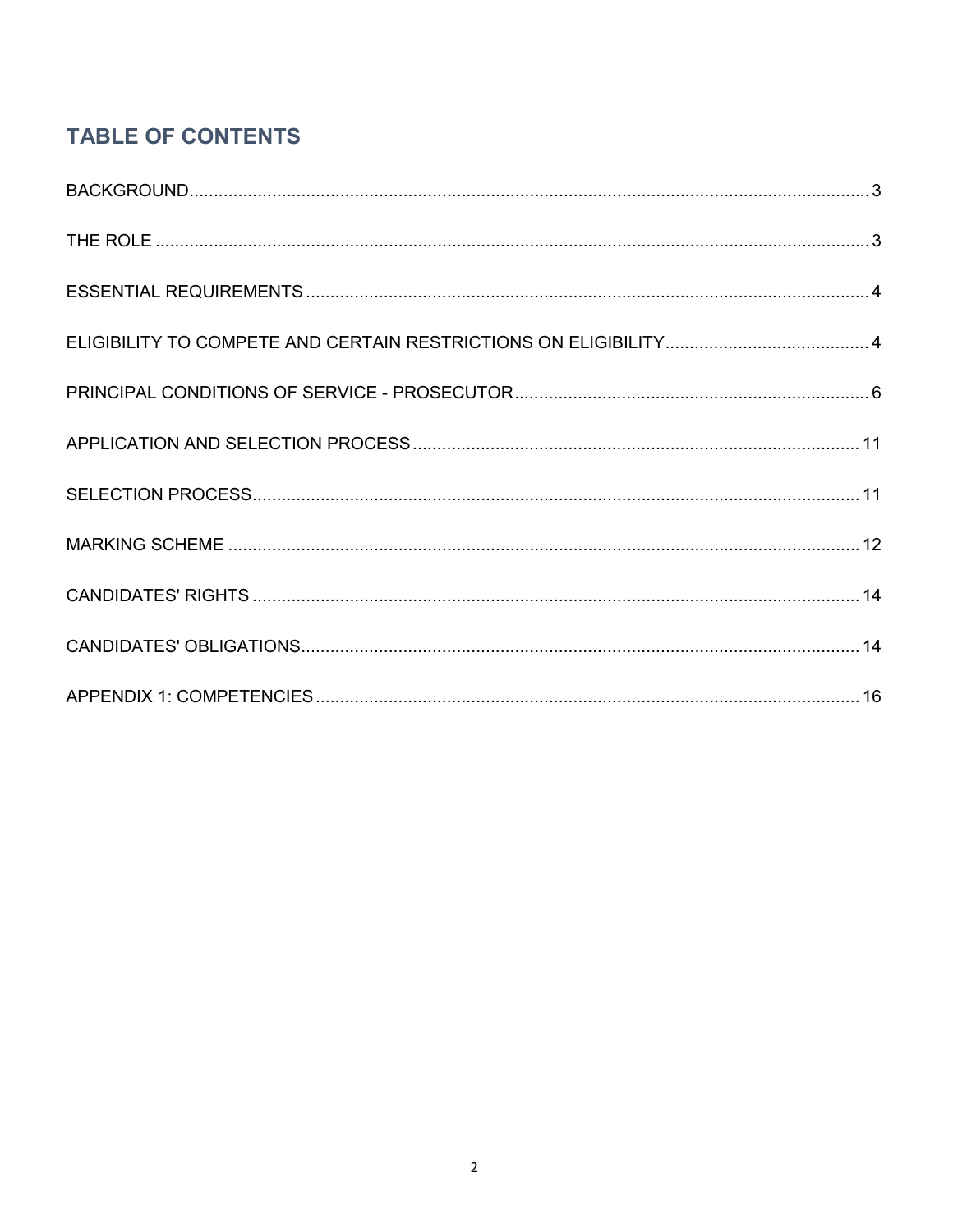# **Prosecutor**

# **in the Office of the Director of Public Prosecutions**

The Office of the Director of Public Prosecutions from time to time require lawyers to fill Prosecutor vacancies in the Office. These positions will be permanent. The Office intends to set up a Prosecutor panel which will be valid for a period of 18 months and will draw down from this panel as required.

# <span id="page-2-0"></span>**Background**

The Office of the Director of Public Prosecutions was established by the Prosecution of Offences Act, 1974. The Director is independent in the performance of her functions.

The Director enforces the criminal law in the courts on behalf of the People of Ireland; directs and supervises public prosecutions on indictment in the courts; and gives general direction and advice to the Garda Síochána in relation to summary cases and specific direction in such cases where requested.

The Office of the Director of Public Prosecutions has three legal divisions:

- The Directing Division is responsible for the overall direction of serious criminal proceedings. This includes making the decision whether to prosecute and for what offence, for making any decision to withdraw proceedings or to accept pleas to lesser offences, and to bring appeals in relation to points of law or seek reviews of unduly lenient sentences.
- The Solicitors Division is responsible for providing the solicitor service in Dublin to the Director. This includes the general preparation of indictable cases, including the preparation of books of evidence, the instruction and attendance on counsel at the hearing, the conduct of summary prosecutions and the conduct of all Judicial Review cases on the Director's behalf.
- The Prosecution Support Services Division is responsible for knowledge management strategies, developing policy responses to a range of issues arising both nationally and internationally, devising responses as required to national and EU legislation, ensuring that victims' rights arising from the EU Victims Directive and national legislation are implemented and for work arising from international cooperation and mutual legal assistance in prosecutions.

# <span id="page-2-1"></span>**The Role**

While an appointment will be made initially to one of the legal Divisions, the policy within the Office is that staff can be moved both within and between Divisions to meet operational needs.

In the Directing Division, Prosecutors will manage a personal caseload. The work in the Directing Division is primarily focused on whether a prosecution should be initiated and if so what charges should be preferred. Prosecutors will also be responsible for the giving of instructions generally regarding the conduct of prosecutions.

In the Solicitors Division, Prosecutors will have to manage a personal caseload and will be focused on providing a service to the Director in all prosecutions in the Dublin Metropolitan District, the Circuit, Central and Special Criminal Courts and Court of Appeal and on dealing with Judicial Review matters arising from prosecutions.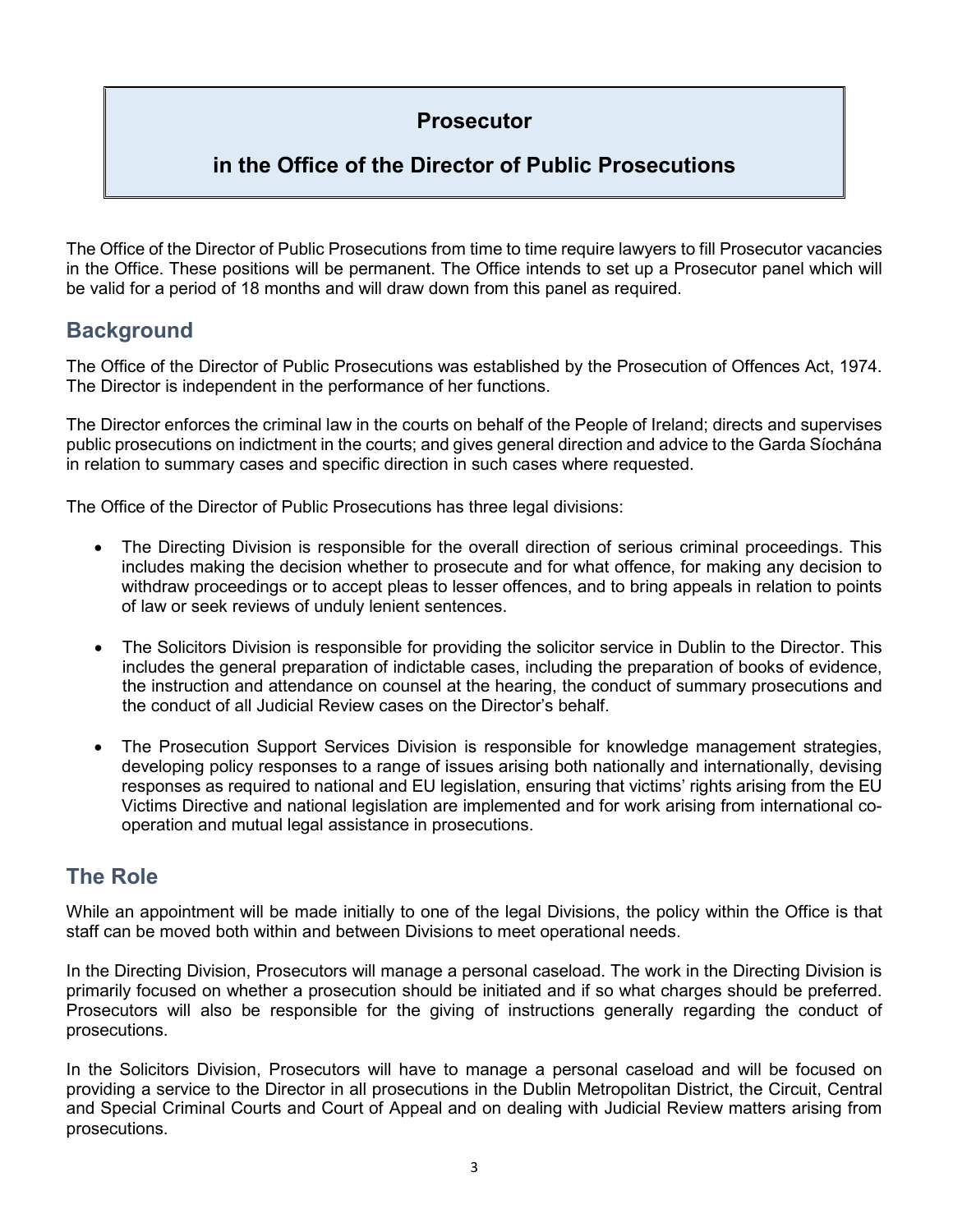In the Prosecution Support Services Division, Prosecutors will manage a personal caseload the makeup of which will depend on which area of the Division they are assigned to.

Prosecutors are expected to have a detailed knowledge and understanding of the criminal law, particularly the legal issues which impact on the discharge of the prosecutorial function. Prosecutors are responsible for the effective management of their own caseload and delivering quality work, applying high standards of accuracy, ethics and integrity.

As the core business of the Office is the prosecution of crime, all Prosecutors employed by the Office will have some contact with prosecution files, which may contain material that some people will find distressing.

## <span id="page-3-0"></span>**Essential Requirements**

The successful candidate must, on or before 19 November 2021 be enrolled as a Solicitor in the State or have been called to the Bar.

Candidates must also:

- Demonstrate a knowledge of the criminal law and of the criminal justice system in Ireland.
- Demonstrate a history of delivering results effectively.
- Demonstrate a high level of interpersonal and communication skills.
- Demonstrate strong analysis and decision making skills

## **Desirable but not essential**

Previous experience at professional level, particularly in criminal law, is desirable but not essential

Candidates should note that admission to the competition does not imply that they meet the eligibility criteria. Therefore, candidates should satisfy themselves that they meet the eligibility criteria for this competition.

**Candidates must also demonstrate the key competencies for effective performance at this level which are detailed at Appendix 1.** 

# <span id="page-3-1"></span>**Eligibility to Compete and Certain Restrictions on Eligibility**

## **Citizenship Requirements**

Eligible Candidates must be:

- (a) A citizen of the European Economic Area. The EEA consists of the Member States of the European Union, Iceland, Liechtenstein and Norway; or
- (b) A citizen of the United Kingdom (UK); or
- (c) A citizen of Switzerland pursuant to the agreement between the EU and Switzerland on the free movement of persons; or
- (d) A non-EEA citizen who is a spouse or child of an EEA or Swiss citizen and has a stamp 4 visa; or
- (e) A person awarded international protection under the International Protection Act 2015 or any family member entitled to remain in the State as a result of family reunification and has a stamp 4 visa or
- (f) A non-EEA citizen who is a parent of a dependent child who is a citizen of, and resident in, an EEA member state or Switzerland and has a stamp 4 visa.

To qualify candidates must meet one of the citizenship criteria above by the date of any job offer.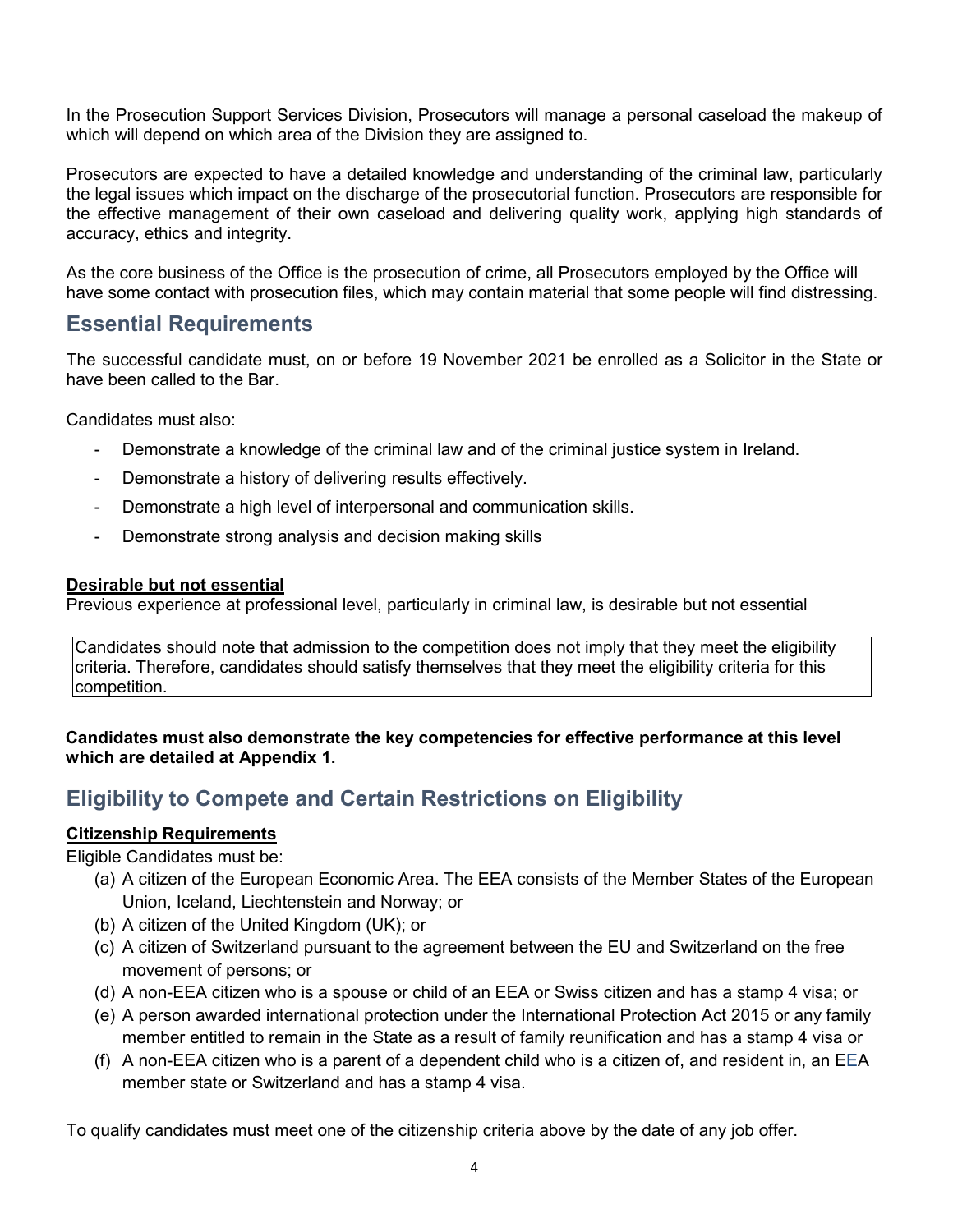## **Collective Agreement: Redundancy Payments to Public Servants**

The Department of Public Expenditure and Reform letter dated 28th June 2012 to Personnel Officers introduced, with effect from 1st June 2012, a Collective Agreement which had been reached between the Department of Public Expenditure and Reform and the Public Services Committee of the ICTU in relation to ex-gratia Redundancy Payments to Public Servants. It is a condition of the Collective Agreement that persons availing of the agreement will not be eligible for re-employment in the Public Service by any Public Service body (as defined by the Financial Emergency Measures in the Public Interest Acts 2009 – 2011) for a period of 2 years from termination of the employment. Thereafter the consent of the Minister for Public Expenditure and Reform will be required prior to re-employment. People who availed of this scheme and who may be successful in this competition will have to prove their eligibility (expiry of period of non-eligibility) and the Minister's consent will have to be secured prior to employment by any Public Service body.

## **Incentivised Scheme for Early Retirement (ISER):**

It is a condition of the Incentivised Scheme for Early Retirement (ISER) as set out in Department of Finance Circular 12/09 that retirees, under that Scheme, are not eligible to apply for another position in the same employment or the same sector. Therefore, such retirees may not apply for this position.

### **Department of Health and Children Circular (7/2010):**

The Department of Health Circular 7/2010 dated 1 November 2010 introduced a Targeted Voluntary Early Retirement (VER) Scheme and Voluntary Redundancy Schemes (VRS). It is a condition of the VER scheme that persons availing of the scheme will not be eligible for re-employment in the public health sector or in the wider Public Service or in a body wholly or mainly funded from public moneys. The same prohibition on re-employment applies under the VRS, except that the prohibition is for a period of 7 years, after which time any re-employment will require the approval of the Minister for Public Expenditure and Reform. People who availed of either of these schemes are not eligible to compete in this competition*.* 

## **Department of Environment, Community & Local Government (Circular Letter LG(P) 06/2013)**

The Department of Environment, Community & Local Government Circular Letter LG(P) 06/2013 introduced a Voluntary Redundancy Scheme for Local Authorities. In accordance with the terms of the *Collective Agreement: Redundancy Payments to Public Servants* dated 28 June 2012 as detailed above, it is a specific condition of that VER Scheme that persons will not be eligible for re-employment in any Public Service body [as defined by the Financial Emergency Measures in the Public Interest Acts 2009 – 2011 and the Public Service Pensions (Single Scheme and Other Provisions) Act 2012] for a period of 2 years from their date of departure under this Scheme. Thereafter, the consent of the Minister for Public Expenditure and Reform will be required prior to re-employment. These conditions also apply in the case of engagement/employment on a contract for service basis (either as a contractor or as an employee of a contractor).

## **Declaration:**

Applicants will be required to declare whether they have previously availed of a Public Service scheme of incentivised early retirement. Applicants will also be required to declare any entitlements to a Public Service pension benefit (in payment or preserved) from any other Public Service employment and/or where they have received a payment-in-lieu in respect of service in any Public Service employment.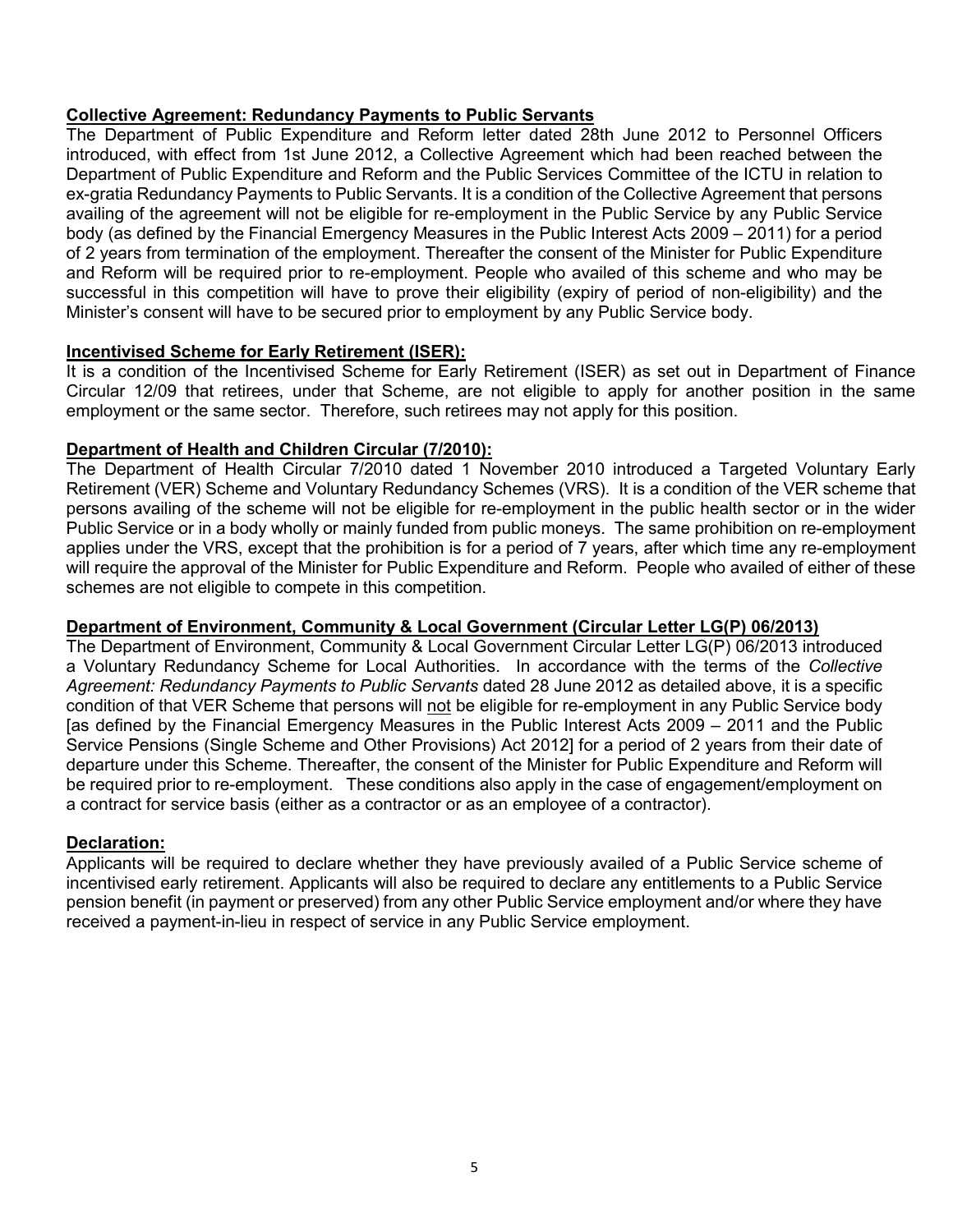# <span id="page-5-0"></span>**Principal Conditions of Service - Prosecutor**

## **General**

The appointment is subject to the Civil Service Regulations Acts 1956 to 2005, the Public Service Management (Recruitment and Appointments) Act 2004 and any other Act for the time being in force relating to the Civil Service.

## **Pay**

The salary for the position is as follows;

PPC (Personal Pension Contribution) Pay Scale with effect from 1<sup>st</sup> October 2021:<br>€33.870 €36.385 €37.106 €40.255 €44.285 €47.362 €50.427 €33,870 €36,385 €37,106 €40,255 €44,285 €47,362 €50,427 €53,540 €56,647 €59,736 €69,702 €72,269 €74,871 €77,483 €80,090 €81,593 €84,225 (LSI1) €86,865 (LSI2)

This rate will apply where the appointee is an existing civil or public servant appointed on or after  $6<sup>th</sup>$  April 1995 and is required to make a personal pension contribution.

A different rate will apply where the appointee is a civil or public servant recruited before 6<sup>th</sup> April 1995 and who **is not required** to make a Personal Pension Contribution.

Long service increments may be payable after 3(LSI1) and 6(LSI2) years satisfactory service at the maximum of the scale.

## **IMPORTANT NOTE**

**While in the normal course, salary entry point will be at the minimum of the scale, different pay and conditions may apply subject to Government pay policy procedures. For the purposes of this competition, candidates may be offered appointment up to Point 7, i.e. €50,427 at the discretion of the Director of Public Prosecutions who will take into account the post qualification experience of candidates.** 

Candidates should note that different terms and conditions may apply if, immediately prior to appointment, the appointee is a serving civil or public servant.

Subject to satisfactory performance increments may be payable in line will current Government Policy.

You will agree that any overpayment of salary, allowances, or expenses will be repaid by you in accordance with Circular 07/2018: Recovery of Salary, Allowances, and Expenses Overpayments made to Staff Members/Former Staff Members/Pensioners.

### **Tenure and Probation**

The appointment may be to a permanent or temporary position on a probationary contract in the Civil Service. The probationary contract for a permanent position will be for a period of one year from the date specified on the contract. The probationary contract for a temporary position will be for a period specified in the contract. Notwithstanding this paragraph and the paragraph immediately following below, this will not preclude an extension of the probationary contract in appropriate circumstances.

A panel will be formed following this this competition from which any Prosecution Solicitor vacancies occurring within a period of 18 months from the formation of the panel may be filled. Candidates who have already been offered a post (other than a temporary post) from this competition will not be considered for future vacancies. Candidates offered a temporary post from this campaign will remain under consideration for any future permanent posts.

During the period of your probationary contract, your performance will be subject to review by your supervisor(s) to determine whether you: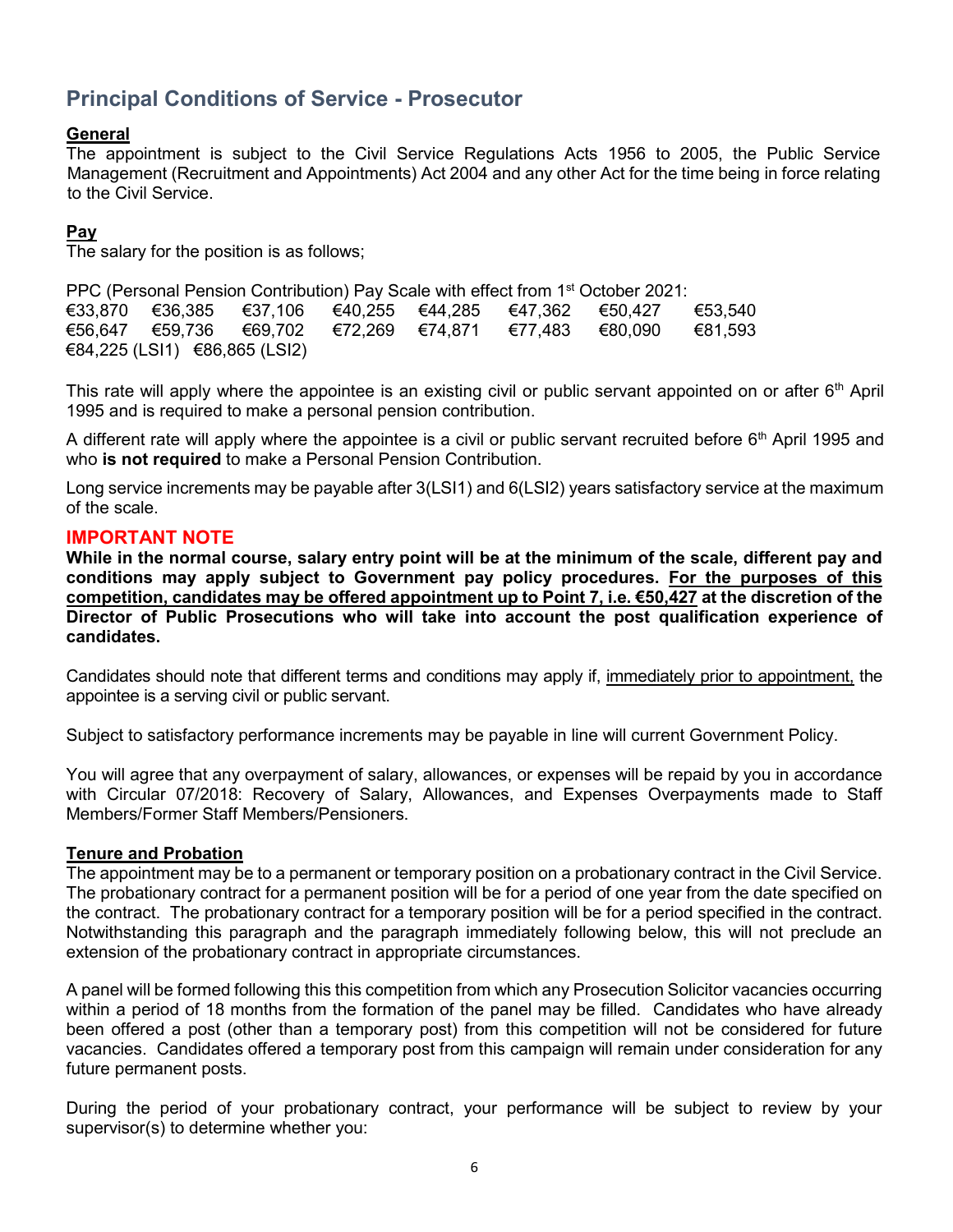- (i) Have performed in a satisfactory manner,
- (ii) Have been satisfactory in general conduct, and
- (iii) Are suitable from the point of view of health with particular regard to sick leave.

Prior to the completion of the probationary contract a decision will be made as to whether or not you will be retained pursuant to *Section 5A(2) Civil Service Regulation Acts 1956 – 2005*. This decision will be based on your performance assessed against the criteria set out in (i) to (iii) above. The detail of the probationary process will be explained to you by the Office of the Director of Public Prosecutions and you will be given a copy of the Department of Public Expenditure and Reform's guidelines on probation.

Notwithstanding the preceding paragraphs in this section, the probationary contract may be terminated at any time prior to the expiry of the term of the contract by either side in accordance with the Minimum Notice and Terms of Employment Acts, 1973 to 2005.

In certain circumstances your contract may be extended and your probation period suspended. The extension must be agreed by both parties.

- The probationary period stands suspended when an employee is absent due to Maternity or Adoptive Leave
- In relation to an employee absent on Parental Leave or Carers Leave, the employee may require probation to be suspended if the absence is not considered to be consistent with the continuation of the probation
- Probation may be suspended in cases such as absence due to a non-recurring illness

The employee may, in these circumstances, make an application to the employer for an extension to the contract period.

If an appointee who fails to satisfy the conditions of probation has been a serving civil servant immediately prior to their appointment from this competition, the issue of reversion will normally arise. In the event of reversion, an officer will return to a vacancy in their former grade in their former Department.

#### **Unfair Dismissals Acts 1977-2005**

The Unfair Dismissals Acts 1977-2005 will not apply to the termination of the employment by reason only of the expiry of the fixed term contract without it being renewed.

#### **Duties**

The officer will be required to perform any duties appropriate to the position which may be assigned from time to time. The officer may not engage in private practice or be connected with any outside business which would interfere with the performance of official duties or conflict in any way with the position to which the candidate is appointed.

#### **Location**

The Office is in Dublin. When absent from home and headquarters on official duty the appointee will be paid appropriate travelling expenses and subsistence allowances, subject to normal civil service regulations

#### **Hours of attendance**

Hours of attendance will be fixed from time to time but will amount to not less than 43 hours and 15 minutes gross per week. The successful candidate will be required to work such additional hours from time to time as may be reasonable and necessary for the proper performance of his/her duties subject to the limits set down in the working time regulations. The rate of remuneration payable covers any extra attendance liability that may arise from time to time.

#### **Annual Leave**

The annual leave allowance will be 25 working days, rising to 29 days after 5 years' service and to 30 days after 10 years' service. This allowance, which is subject to the usual conditions regarding the granting of annual leave, is on the basis of a five-day week and is exclusive of the usual public holidays.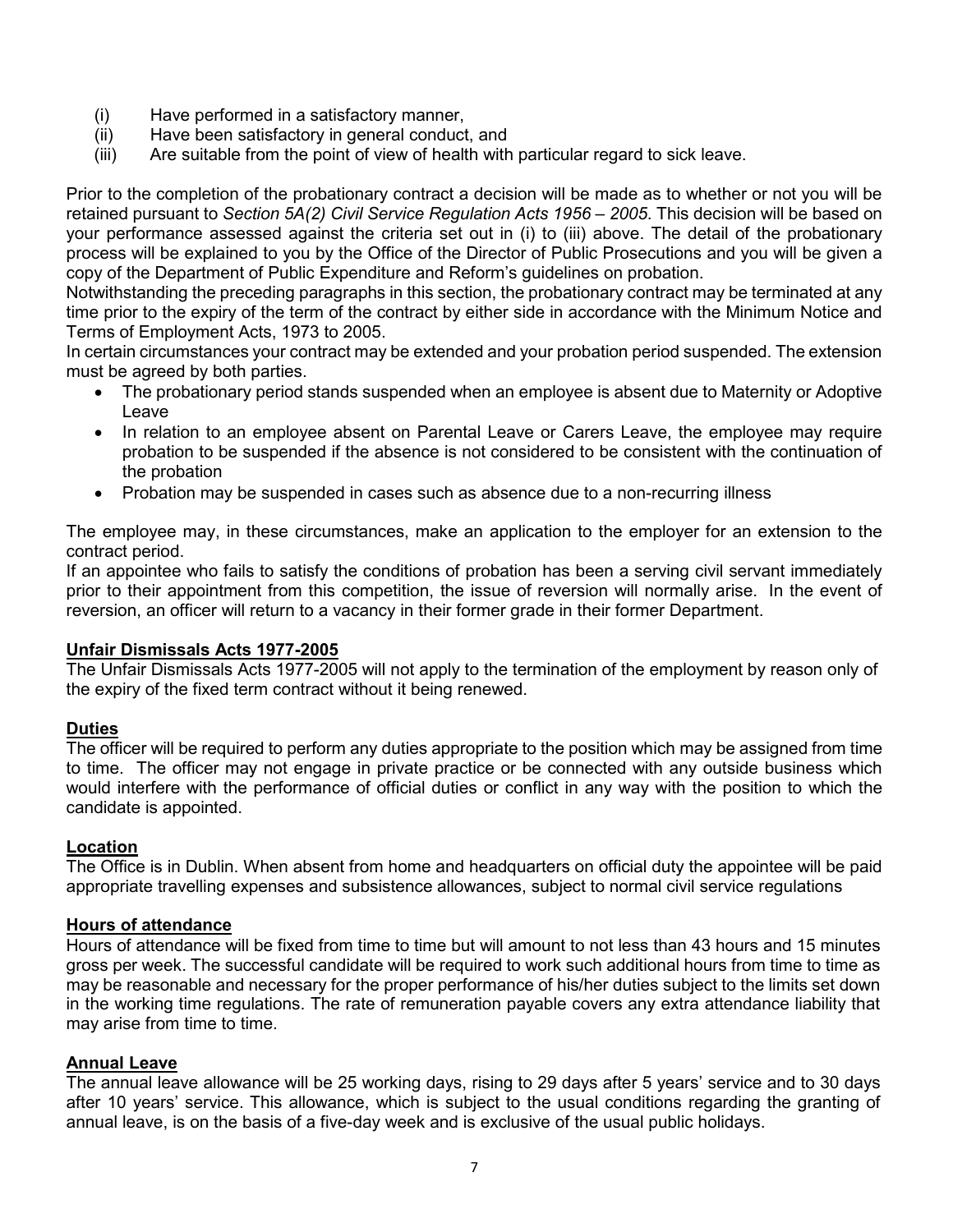## **Sick Leave**

Pay during properly certified sick absence, provided there is no evidence of permanent disability for service, will apply on a pro-rata basis, in accordance with the Public Service Management (Sick Leave) Regulations (SI 124 of 2014), the Public Service Management (Sick Leave) (Amendment) Regulations 2015 (SI 384 of 2015) and any relevant circular.

Officers who will be paying Class A rate of PRSI will be required to sign a mandate authorising the Department of Social Protection to pay any benefits due under the Social Welfare Acts directly to the Office of the Director of Public Prosecutions. Payment during illness will be subject to the officer making the necessary claims for social insurance benefit to the Department of Social Protection within the required time limits.

### **Secrecy, Confidentiality and Standards of Behaviour**

### **Official Secrecy and Integrity**

During the term of the probationary contract, an officer will be subject to the provisions of the Official Secrets Act, 1963, as amended by the Freedom of Information Acts 1997 and 2003. The officer will agree not to disclose to third parties any confidential information either during or subsequent to the period of employment.

### **Civil Service Code of Standards and Behaviour**

The officer will be subject to the Civil Service Code of Standards and Behaviour.

### **Ethics in Public Office Acts**

The Ethics in Public Office Acts will apply, where appropriate, to this employment.

### **Prior approval of publications**

An officer will agree not to publish material related to his or her official duties without prior approval by the Head of Office/Department.

### **Political Activity**

During the term of employment, the officer will be subject to the rules governing civil servants and politics.

### **Superannuation and Retirement**

The successful candidate will be offered the appropriate superannuation terms and conditions as prevailing in the Civil Service at the time of being offered an appointment. In general, an appointee who has never worked in the Public Service will be offered appointment based on membership of the Single Public Service Pension Scheme ("Single Scheme"). Full details of the Scheme are at [www.singlepensionscheme.gov.ie](http://www.singlepensionscheme.gov.ie/)

Where the appointee has worked in a pensionable (non-Single Scheme terms) public service job in the 26 weeks prior to appointment or is currently on a career break or special leave with/without pay different terms may apply. The pension entitlement of such appointees will be established in the context of their public service employment history.

Key provisions attaching to membership of the Single Scheme are as follows:

- Pensionable Age: The minimum age at which pension is payable is the same as the age of eligibility for the State Pension, currently 66.
- Retirement Age: Scheme members must retire on reaching the age of 70.
- Career average earnings are used to calculate benefits (a pension and lump sum amount accrue each year and are up-rated each year by reference to CPI).
- Post retirement pension increases are linked to CPI

## **Pension Abatement**

• If the appointee has previously been employed in the Civil or Public Service and is in receipt of a pension from the Civil or Public Service or where a Civil/Public Service pension comes into payment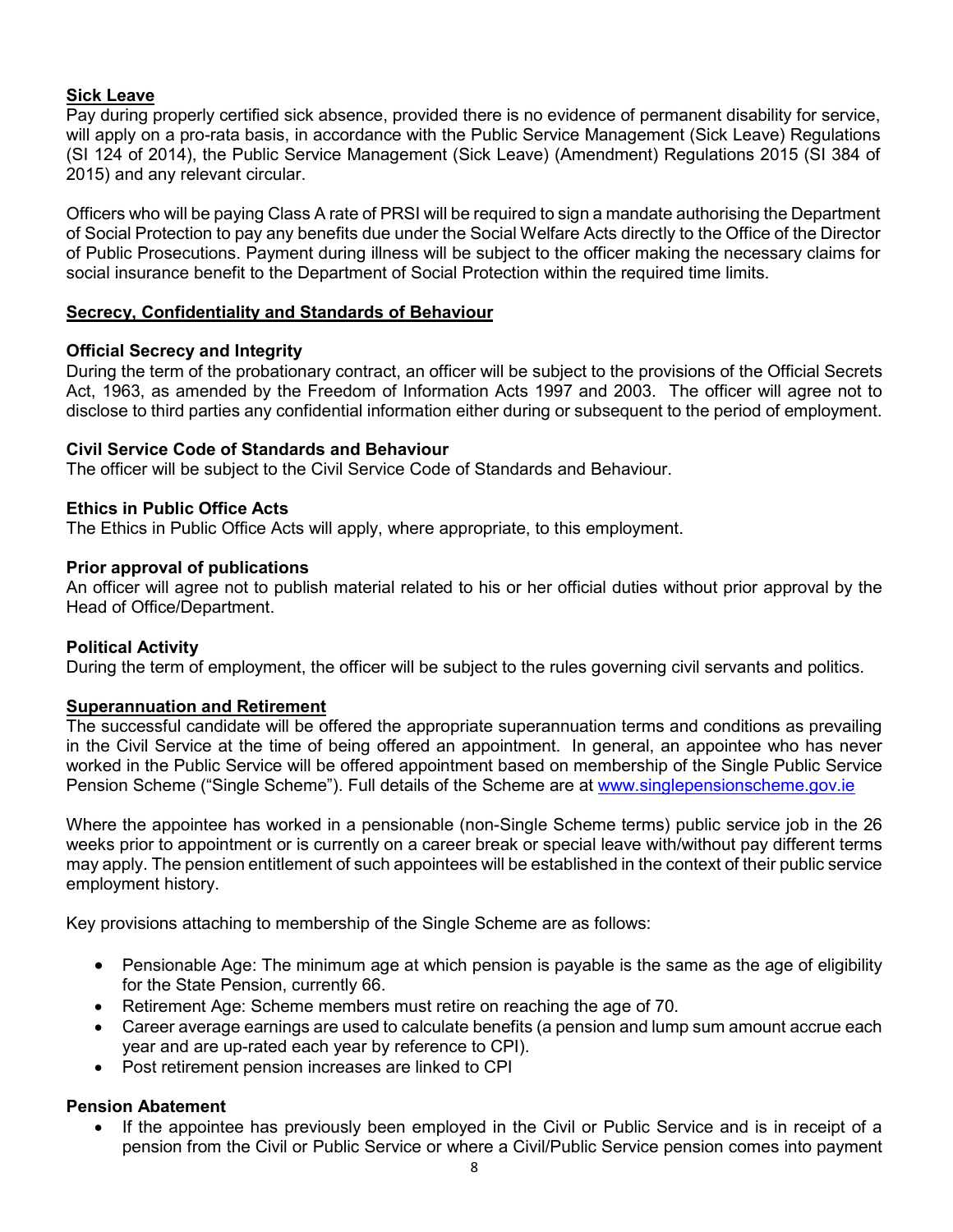during his/her re-employment that pension **will be subject to abatement** in accordance with Section 52 of the Public Service Pensions (Single Scheme and Other Provisions) Act 2012. **Please note: In applying for this position you are acknowledging that you understand that the abatement**  It is not envisaged that the employing **Department/Office will support an application for an abatement waiver in respect of appointments to this position.**

- However, if the appointee was previously employed in the Civil or Public Service and awarded a pension under voluntary early retirement arrangements (other than the Incentivised Scheme of Early Retirement (ISER), the Department of Health Circular 7/2010 VER/VRS or the Department of Environment, Community & Local Government Circular letter LG(P) 06/2013, any of which renders a person ineligible for the competition)the entitlement to that pension will cease with effect from the date of reappointment. Special arrangements may, however be made for the reckoning of previous service given by the appointee for the purpose of any future superannuation award for which the appointee may be eligible.
- **Department of Education and Skills Early Retirement Scheme for Teachers Circular 102/2007** The Department of Education and Skills introduced an Early Retirement Scheme for Teachers. It is a condition of the Early Retirement Scheme that with the exception of the situations set out in paragraphs 10.2 and 10.3 of the relevant circular documentation, and with those exceptions only, if a teacher accepts early retirement under Strands 1, 2 or 3 of this scheme and is subsequently employed in any capacity in any area of the public sector, payment of pension to that person under the scheme will immediately cease. Pension payments will, however, be resumed on the ceasing of such employment or on the person's 60th birthday, whichever is the later, but on resumption, the pension will be based on the person's actual reckonable service as a teacher (i.e. the added years previously granted will not be taken into account in the calculation of the pension payment).

### • **Ill-Health-Retirement**

Please note any person who previously retired on ill health grounds under the terms of a superannuation scheme are required to declare, at the initial application phase, that they are in receipt of such a pension to the organisation administering the recruitment competition.

Applicants will be required to attend the CMO's office to assess their ability to provide regular and effective service taking account of the condition which qualified them for IHR.

### *Appointment post Ill-health retirement from Civil Service*

If successful in their application through the competition, the applicant should to be aware of the following:

- 1. If deemed fit to provide regular and effective service and assigned to a post, their civil service illhealth pension ceases.
- 2. If the applicant subsequently fails to complete probation or decides to leave their assigned post, there can be no reversion to the civil service IHR status, nor reinstatement of the civil service IHR pension, that existed prior to the application nor is there an entitlement to same.
- 3. The applicant will become a member of the Single Public Service Pension Scheme (SPSPS) upon appointment if they have had a break in pensionable public/civil service of more than 26 weeks.

Please note more detailed information in relation to pension implications for those in receipt of a civil or public service ill-health pension is available [via this link](https://hr.per.gov.ie/wp-content/uploads/2020/06/Ill-Health-Retirement-linked-document.pdf) or upon request to the Office of the Director of Public Prosecutions.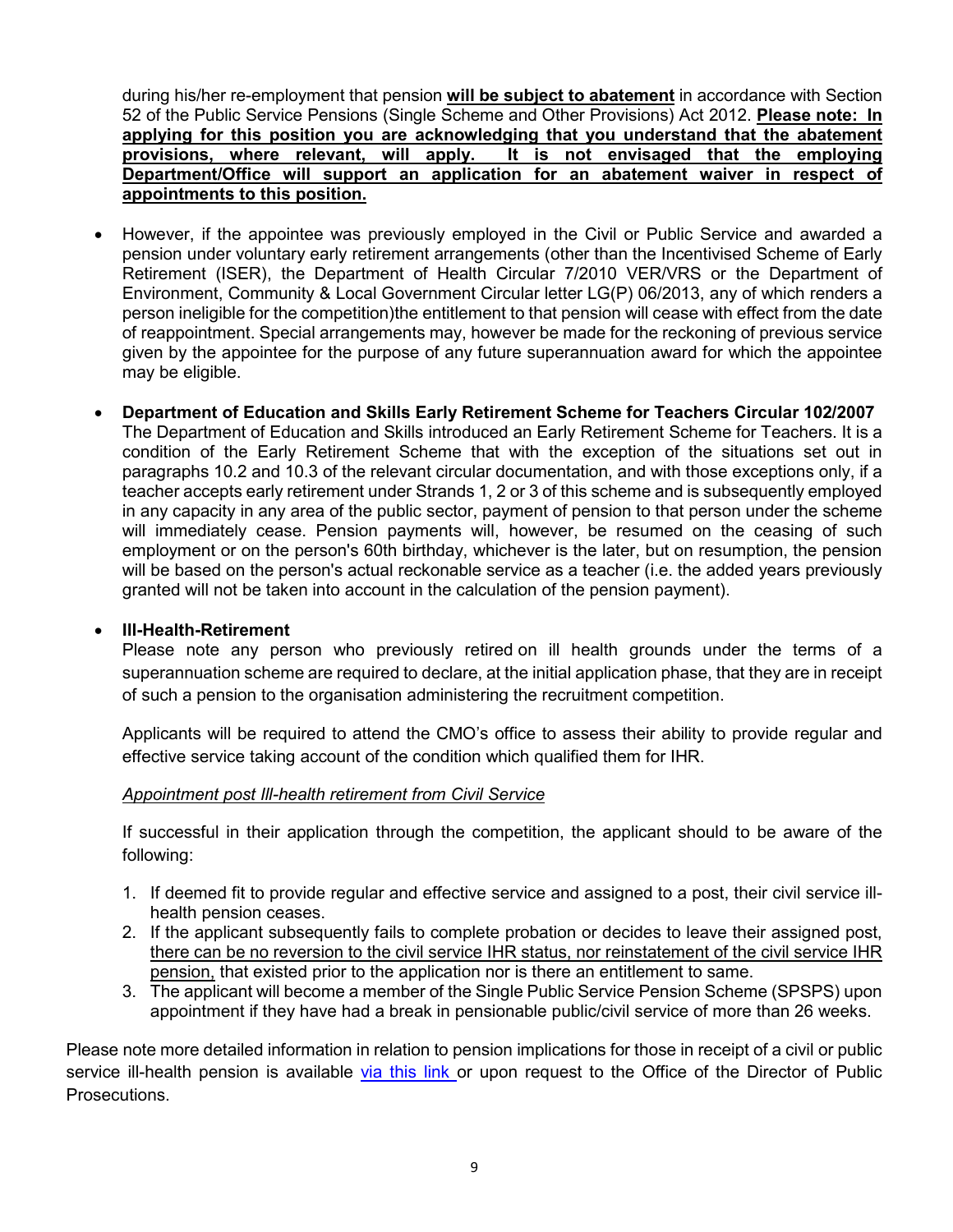## **Pension Accrual**

A 40-year limit on total service that can be counted towards pension where a person has been a member of more than one pre-existing public service pension scheme (i.e. non-Single Scheme) as per the 2012 Act shall apply. This 40-year limit is provided for in the Public Service Pensions (Single Scheme and Other Provisions) Act 2012. This may have implications for any appointee who has acquired pension rights in a previous public service employment.

#### **Additional Superannuation Contribution**

This appointment is subject to the Additional Superannuation Contribution (ASC) in accordance with the Public Service Pay and Pensions Act 2017. **Note;** ASC deductions are in addition to any pension contributions (main scheme and spouses' and children's contributions) required under the rules of your pension scheme.

For further information in relation to the Single Public Service Pension Scheme please see the following website: [www.singlepensionscheme.gov.ie](http://www.singlepensionscheme.gov.ie/)

### **Secrecy, Confidentiality and Standards of Behaviour: Official Secrecy and Integrity:**

During the term of the probationary contract, an officer will be subject to the Provisions of the Official Secrets Act, 1963, as amended by the Freedom of Information Acts 1997, 2003 and 2014. The officer will agree not to disclose to third parties any confidential information either during or subsequent to the period of employment.

#### **Civil Service Code of Standards and Behaviour:**

The appointee will be subject to the Civil Service Code of Standards and Behaviour.

#### **Ethics in Public Office Acts:**

The Ethics in Public Office Acts will apply, where appropriate, to this appointment.

### **Prior approval of publications:**

An officer will agree not to publish material related to his or her official duties without prior approval by the Chairperson of the Authority or by another appropriate authorised officer.

### **Political Activity:**

During the term of employment, the officer will be subject to the rules governing public servants and politics.

#### **Please note:**

As an Employer of Choice the Civil Service has many flexible and family friendly working policies including some opportunities for remote working. Please note, successful candidates may request flexible working opportunities, however, this is at the discretion of the employer and decided in line with the business needs of the organisation, and on a case by case basis.

**The above represents the principal conditions of service and is not intended to be the comprehensive list of all terms and conditions of employment which will be set out in the employment contract to be agreed with the successful candidate.**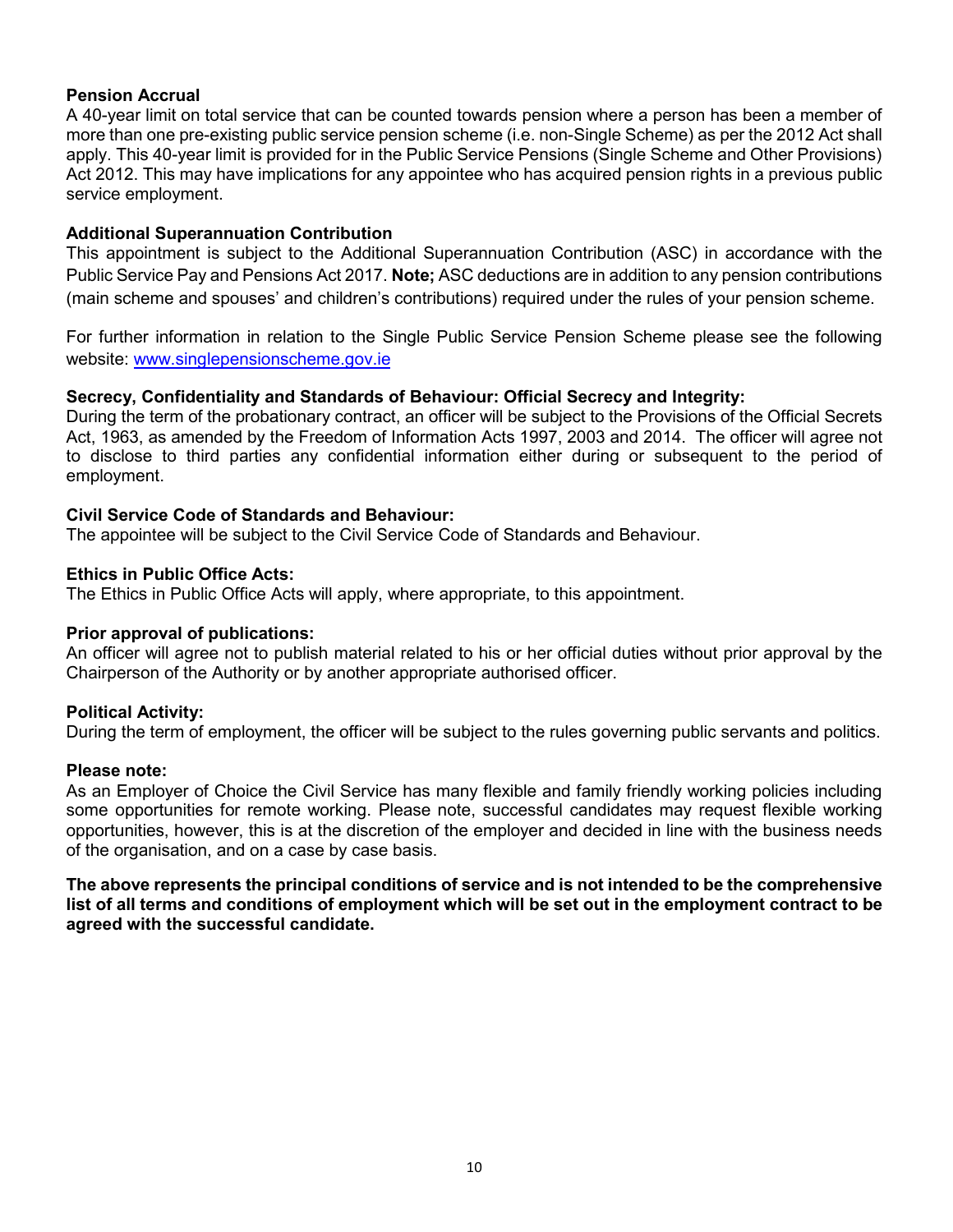# <span id="page-10-0"></span>**APPLICATION AND SELECTION PROCESS**

#### **How to Apply**

Applications should be made **by e-mail** to **[HR.Mailbox@dppireland.ie](mailto:Prosecutor2018@dppireland.ie)** All sections of the form must be fully completed.

#### **Applications will not be accepted after the closing date.**

#### **Closing Date**

**Your application must be submitted by e-mail to [HR.Mailbox@dppireland.ie](mailto:Prosecutor2018@dppireland.ie)** not later than **3:30 pm, Friday 19 November 2021.** If you do not receive an acknowledgement of receipt of your application within 24 hours of applying, please contact**:** Yvonne Corrigan (087) 227 5029 or Joseph O'Connor (087) 719 6113 or [HR.mailbox@dppireland.ie](mailto:HR.mailbox@dppireland.ie)

The onus is on each applicant to ensure that she/he is in receipt of all communication from the Office of the Director of Public Prosecutions.

The Office of the Director of Public Prosecutions accepts no responsibility for communication not accessed or received by an applicant

Candidates should make themselves available on the date(s) specified by the Office of the Director of Public Prosecutions if called for interview and should make sure that the contact details specified on the application form are correct.

#### <span id="page-10-1"></span>**Selection Process**

Applicants should carefully consider the information provided in this Candidate Information Booklet relating to the role. It is in each applicant's interest to ensure that his/her application form provides a detailed and accurate account of experience, competencies, achievements and qualifications.

The information provided in this application form will be considered during the different stages of the selection process as follows:

#### **Determination of Eligibility**

Applications will be checked to determine if the eligibility requirements set out in the Candidate Information Booklet have been met.

#### **Shortlisting**

An appropriate number of candidates will be called to interview, having regard to the required size of the panel in the context of the expected number of positions to be filled over the duration of the panel. A Shortlisting Board or Boards, comprising members from the Office of the Director of Public Prosecutions and an external member, will be appointed to shortlist the candidates to be invited to be interviewed.

In deciding whether to shortlist candidates, the Shortlisting Board or Boards will examine a candidate's application form and assess this material against the requirements for the role as set out in the Information Booklet, and identify which candidates have best demonstrated that they have met the requirements for the role.

In order to be shortlisted, it will be expected that there is good evidence to demonstrate how the candidate meets the Essential Requirement and the Desirable Requirements set out at page 4 of this Information Booklet and the Competencies which are the as set out at Appendix 1 of this Information Booklet.

#### **Interview**

An Interview Board, comprising members from the Office of the Director of Public Prosecutions and an external member, will be appointed. At interview, the Interview Board may question candidates about their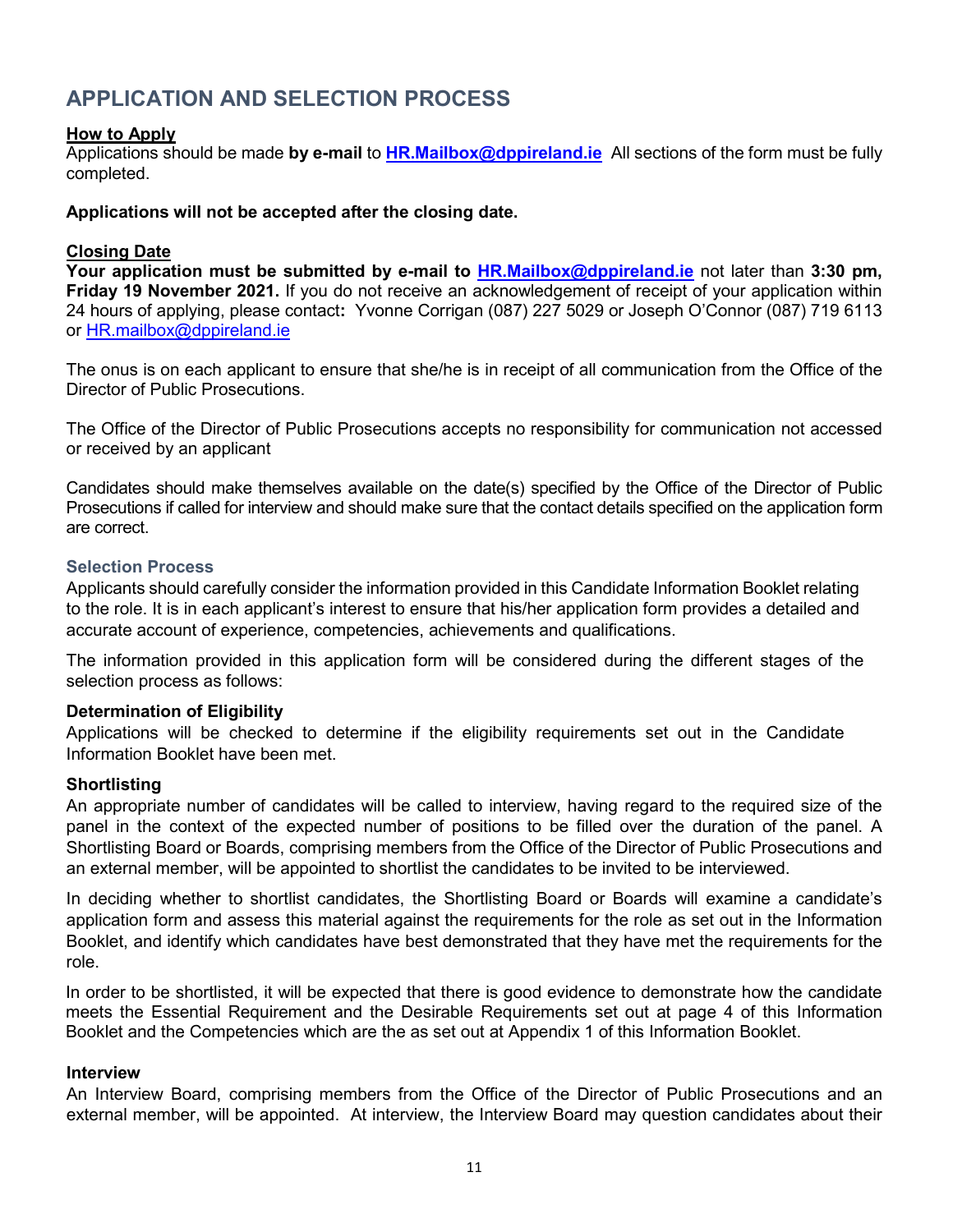knowledge and experience relevant to any of the competencies or essential or desirable requirements as set out in the Information Booklet and about any information provided in their application.

Due to the COVID-19 pandemic, interviews for this competition will be conducted using video conferencing software and will last 30 minutes approximately.

Candidates should make themselves available on the date(s) specified by the Office of the Director of Public Prosecutions and should make sure that the contact details specified on the application form are correct

The marks shown in the Information Booklet will be awarded taking into account the contents of the application form and the interview.

### <span id="page-11-0"></span>**Marking Scheme**

All applicants will be assessed under the four headings shown in the table below. When awarding marks, the selection board will have regard to the contents of the application form and to answers at interview.

| <b>Marking Scheme</b>                                       | Mark |
|-------------------------------------------------------------|------|
| 1. Criminal Legal Knowledge, Expertise and Self Development | 100  |
| 2. Analysis and Decision Making Skills                      | 100  |
| 3. History of Delivering Results Effectively                | 100  |
| 4. Interpersonal and Communication Skills                   | 100  |
| <b>TOTAL</b>                                                | 400  |

### **The application form highlights word limits at Section 3 - Requirements for the Position (300 words per table). Should an application exceed the word limit it may be deemed ineligible for consideration.**

In order to qualify, candidates must receive at least half of the marks available in each of the headings referred to above.

Candidates can draw on relevant work experience and/or experiences gained outside their work experience to demonstrate their ability or potential.

### **Posts on Offer**

A panel will be formed following this competition from which any Prosecutor vacancies occurring within a period of 18 months from the formation of the panel may be filled. Candidates who have already been offered a post from this competition will not be considered for future vacancies.

### **Confidentiality**

Subject to the provisions of the Freedom of Information Act, 1997 and 2003 applications will be treated in strict confidence.

### **Security Clearance**

You will be required to complete and return a Garda eVetting form should you come under consideration for appointment. This form will be forwarded to An Garda Síochána for security checks on all Irish and Northern Irish addresses at which you resided. However, should your application for the competition be unsuccessful this form will be destroyed by the Office. If you subsequently come under consideration for another position, you may therefore be required to complete a further Garda Vetting Form. If you have resided in countries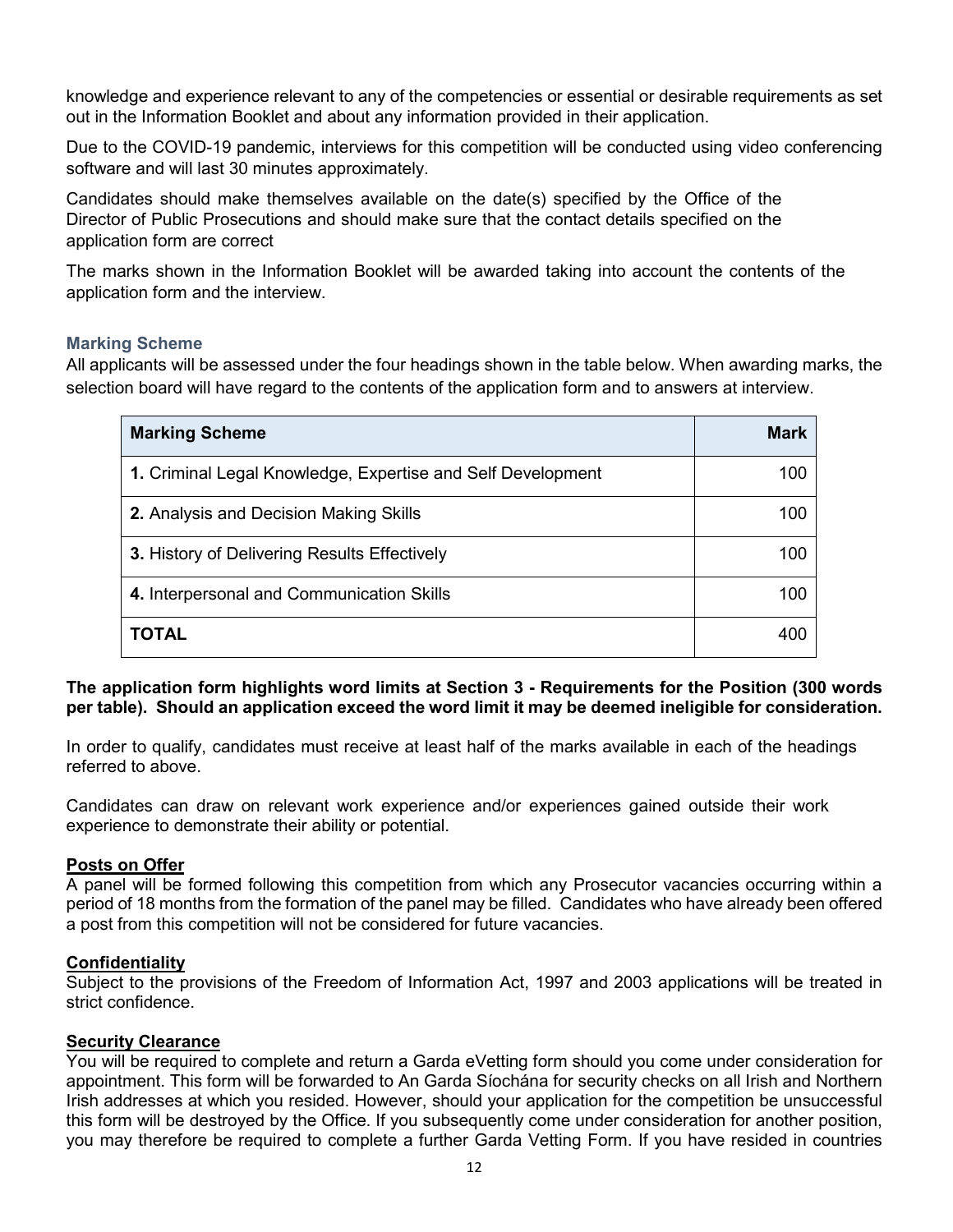outside of the Republic of Ireland for a period of 6 months or more, it is mandatory for you to furnish a Police Clearance Certificate from those countries stating that you have no convictions recorded against you while residing there. You will need to provide a separate Police Clearance Certificate for each country you have resided in. Clearance must be dated after the date you left the country. Candidates should be aware that any information obtained in the Garda Vetting process can be made available to the employing authority. It is YOUR responsibility to seek security clearances in a timely fashion as they can take some time. You cannot be appointed without this information being provided and being in order.

#### **References**

It would be useful if you would begin to consider names of people who would be suitable referees, including your current employer and that we might consult (3 names and contact details). The referees should be able to provide relatively recent information on your performance and behaviour in a work context. You may wish to select referees that can provide such information from different perspectives or in different work contexts. Please be assured that we will only contact referees immediately before offering you appointment, should you come under consideration for appointment.

#### **Other important information**

The Office of the Director of Public Prosecutions will not be responsible for refunding any expenses incurred by candidates.

The admission of a person to a competition, or invitation to attend an interview, is not to be taken as implying that the Office of the Director of Public Prosecutions is satisfied that such person fulfils the requirements of the competition or is not disqualified by law from holding the position and does not carry a guarantee that your application will receive further consideration. It is important, therefore, for you to note that the onus is on you to ensure that you meet the eligibility requirements for the competition before attending for interview. If you do not meet these essential entry requirements but nevertheless attend for interview you will be putting yourself to unnecessary expense.

Prior to appointment of a candidate as a Prosecutor, the Office of the Director of Public Prosecutions will make all such enquiries that are deemed necessary to determine the suitability of that candidate. Until all stages of the recruitment process have been fully completed a final determination cannot be made nor can it be deemed or inferred that such a determination has been made.

Should the person recommended for appointment decline, or having accepted it, relinquish it or if an additional vacancy arises the Board may, at its discretion, select and recommend another person for appointment on the results of this selection process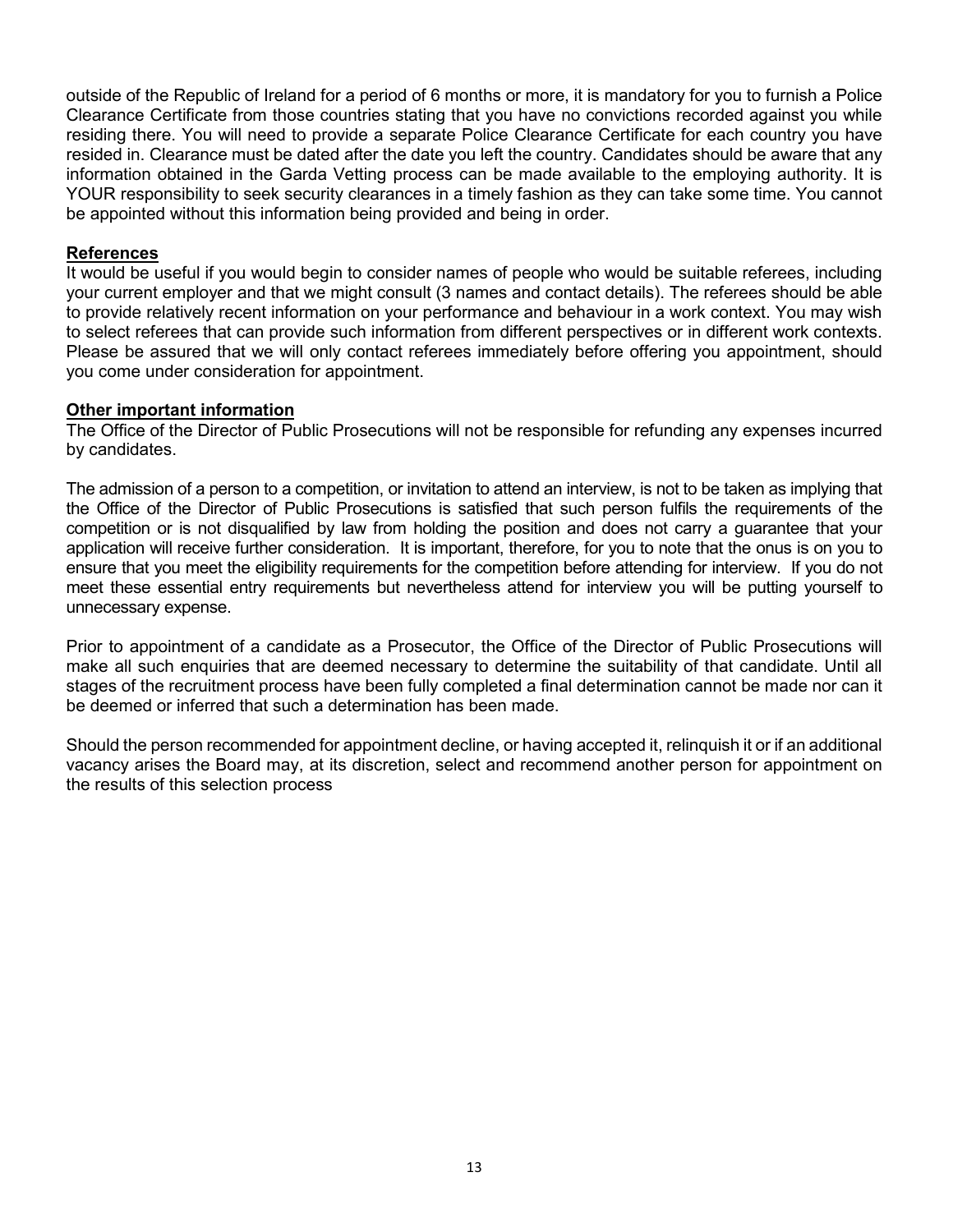# <span id="page-13-0"></span>**Candidates' Rights**

## **Review Procedures in relation to the Selection Process**

The Office of the Director of Public Prosecutions will consider requests for review in accordance with the provisions of the codes of practice published by the CPSA. The Codes of Practice are available on the website of the Commission for Public Service Appointments htt[p://www.cpsa.ie/](http://www.cpsa.ie/)

Where a candidate is unhappy with an action or decision in relation to an application, s/he can seek a review under Section 7 of the code of practice: -

- The candidate must address his/her concerns in relation to the process in writing, setting out the basis for the complaint being made, to the Personnel Officer, The Office of the Director of Public Prosecutions, in the first instance. A complaint or request for review must be made within 10 working days of the notification of the initial decision or within 5 working days of the outcome of the informal review stage, if availed of.
- However, where the decision being conveyed relates to an interim stage of a selection process, a request for review must be received within 4 working days of the date of receipt of the decision or within 2 working days of receipt of a decision under the informal process; candidates electing to use the informal process at the interim stage must do so within 2 working days of communication of the decision to them.
- In communicating the outcome to the candidate, which will be done by means of written report, the initial reviewer should indicate that he/she may seek further review by referring the matter to the Decision Arbitrator and that a request to do so must be made with 7 working days of receipt of the outcome of the initial review**.**

Where a candidate believes that an aspect of the process breached the CPSA's code of practice, s/he can have it investigated under Section 8 of the code by the CPSA.

# <span id="page-13-1"></span>**Candidates' Obligations**

Candidates should note that canvassing will disqualify and will result in their exclusion from the process.

Candidates must not:

- knowingly or recklessly provide false information
- canvass any person with or without inducements
- interfere with or compromise the process in any way

A third party must not personate a candidate at any stage of the process.

Any person who contravenes the above provisions or who assists another person in contravening the above provisions is guilty of an offence. A person who is found guilty of an offence is liable to a fine/or imprisonment.

In addition, where a person found guilty of an offence was or is a candidate at a recruitment process, then:

- where he/she has not been appointed to a post, he/she will be disqualified as a candidate; and
- where he/she has been appointed subsequently to the recruitment process in question, he/she shall forfeit that appointment.

### **Deeming of candidature to be withdrawn**

Candidates who do not attend for interview or other test when and where required by the Office of the Director of Public Prosecutions, or who do not, when requested, furnish such evidence as the Office of Public Prosecutions requires in regard to any matter relevant to their candidature, will have no further claim to consideration.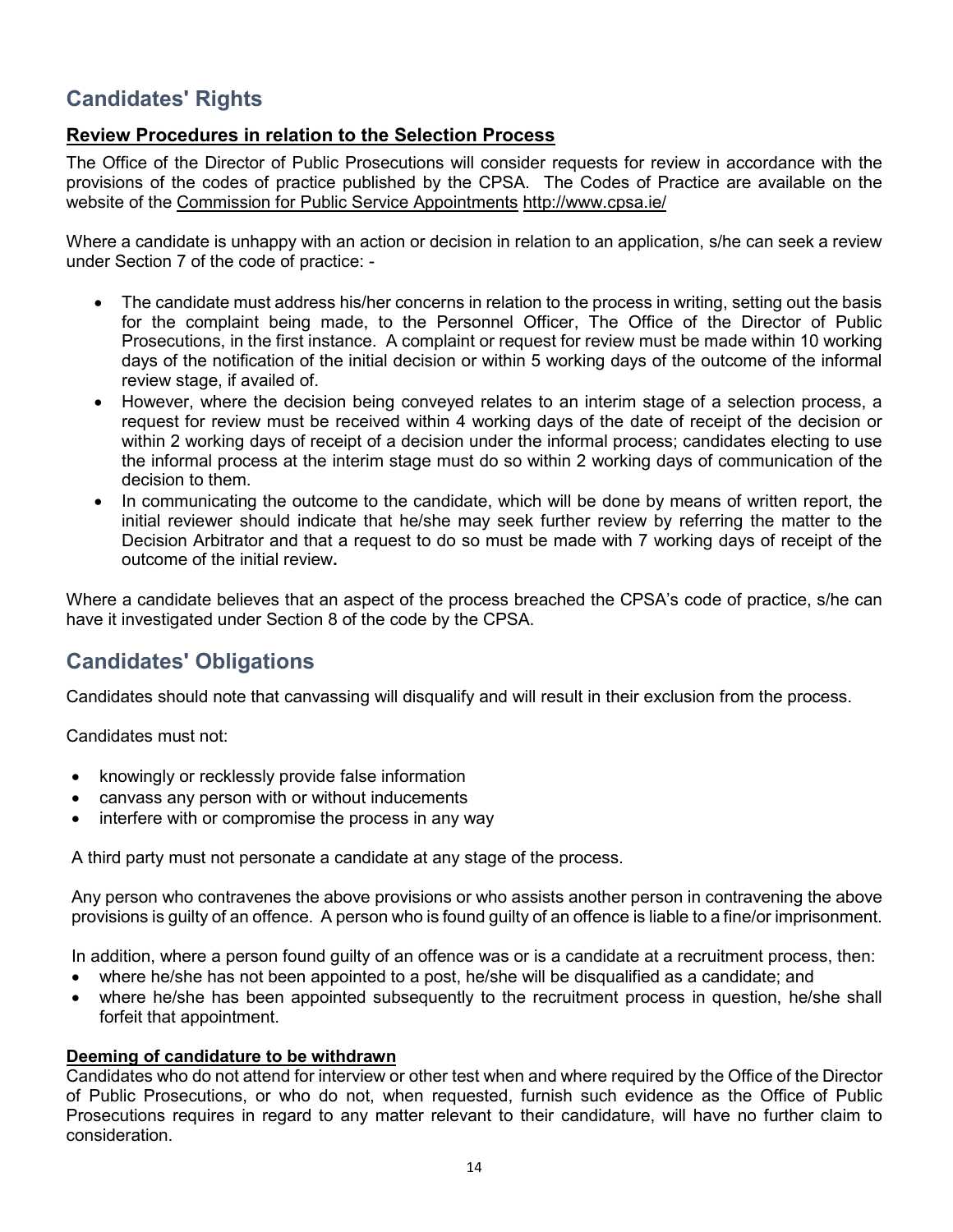## **Feedback**

Feedback will be provided on written request.

#### **Data Protection Acts**

When your application form is received, we create a record in your name, which contains much of the personal information you have supplied. This personal record is used solely in processing your candidature. Such information held is subject to the rights and obligations set out in the Data Protection Acts. To make a request under the Data Protection Acts, please submit your request in writing to: **The Data Protection Co-Ordinator, The Office of the Director of Public Prosecutions, Infirmary Road, Dublin 7**, ensuring that you describe the records you seek in the greatest possible detail to enable us to identify the relevant record**.**